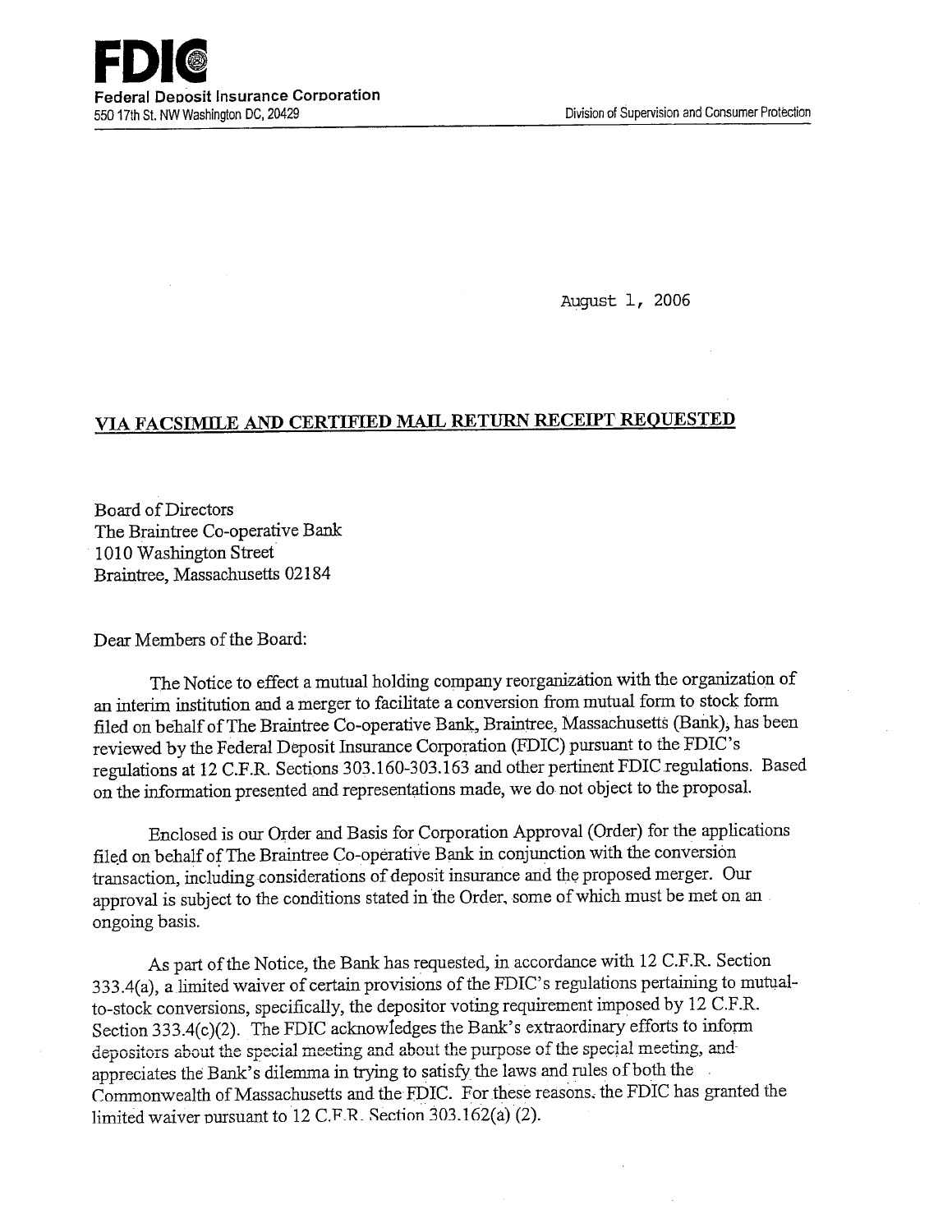Please advise the Boston Area Office in writing when the proposed transaction has been consummated. If an extension of the time limit included in the Order is required, a letter requesting a specific extension of the limitation including reasons therefore should be submitted to the Boston Area Office.

Sincerely,

# **/S/**

John M. Lane Deputy Director

Enclosure

cc: Stephen J. Coukos Gallagher, Callahan, & Garttell 112 South Street Second Floor Boston, Massachusetts 02111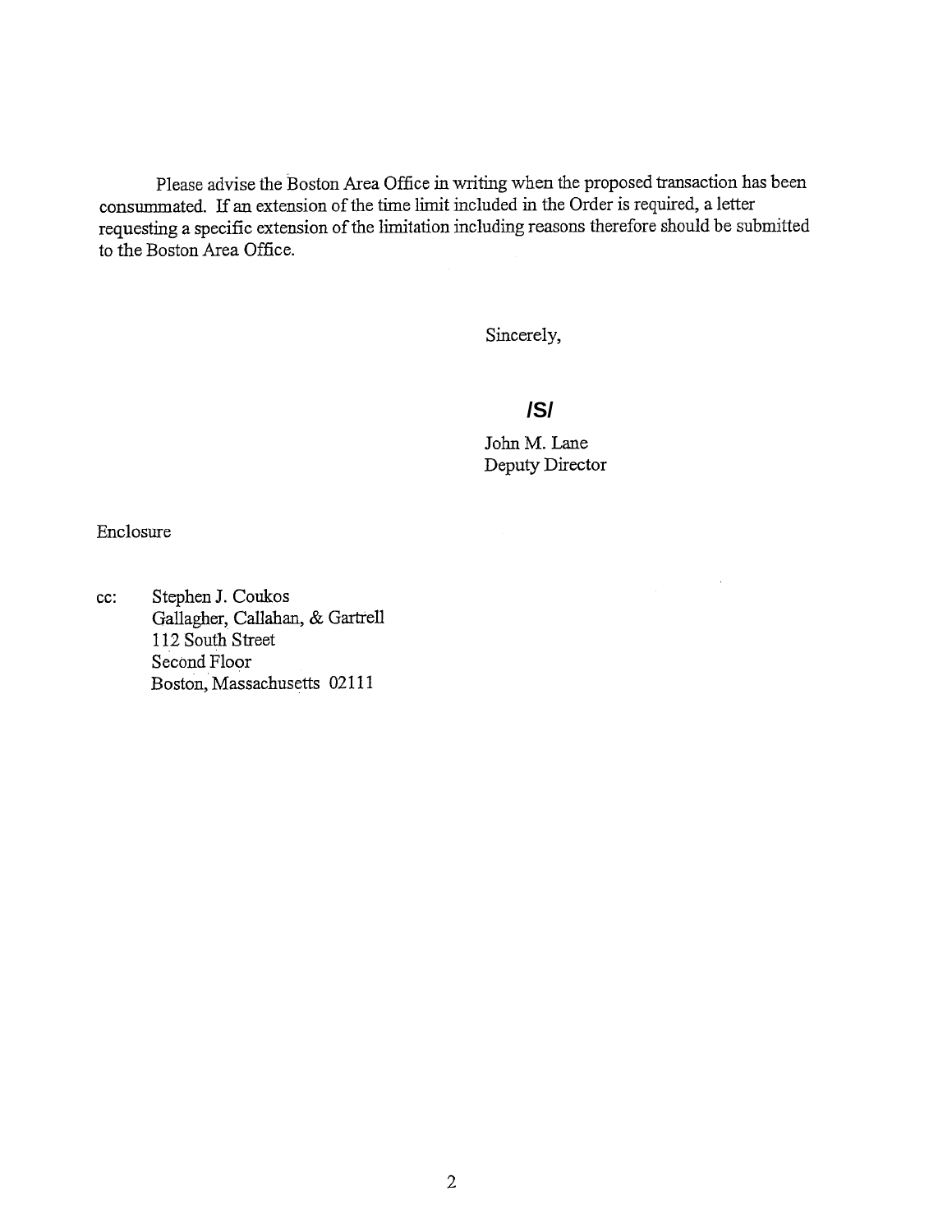### FEDERAL DEPOSIT INSURANCE CORPORATION

## The Braintree Co-operative Bank Braintree, Norfolk County, Massachusetts

## Applications for Federal Deposit Insurance and Consent to Merge

#### ORDER AND BASIS FOR CORPORATION APPROVAL

Pursuant to Section *5* and Section 18(c) and other provisions of the Federal Deposit Insurance Act ("FDI Act"), an application has been filed on behalf of The Braintree Cooperative Bank, Braintree, Massachusetts, ("Mutual Institution"), currently a statechartered mutually-owned Deposit Insurance Fund member with total resources of \$187,282,000 and total deposits of \$171,723,000 as of March 31, 2006, for the FDIC's consent to merge with Braintree Interim Stock Bank, Braintree, Massachusetts, a proposed new state-chartered stock co-operative bank, the Resultant Bank. In addition, an application has been filed for Federal deposit insurance for Braintree Interim Stock Bank and Braintree Interim Mutual Bank.

The transaction is to effect the Mutual Institution's plan of reorganization which, solely to facilitate such undertaking, provides for:

- the bank to establish a de novo Massachusetts-chartered mutual co-operative bank, to be known as "Braintree Interim Mutual Bank" ("Interim Mutual");
- the Interim Mutual to reorganize into a Massachusetts-chartered mutual holding company to be known as "Braintree Bancorp MHC" ("MHC"); and simultaneously establish a wholly-owned stock co-operative bank to be known as "Braintree Interim Stock Bank" ("Stock Bank"); and
- the bank will immediately merge with and into the Stock Bank, with the Stock Bank as the surviving entity under the name of "The Braintree Co-operative Bank" which will be a Massachusetts stock co-operative bank ("Resultant Bank"), resulting in the MHC owning 100% of the stock of the bank.

At the conclusion of the reorganization, the deposits of the Mutual Institution will continue to be insured under the Deposit Insurance Fund. An application for the establishment of a Mutual Holding Company has been approved by the Federal Reserve Bank of Boston. Following the consummation of the merger, the Resultant Bank will operate the same business, with the same management, at the same locations now being served by the Mutual Institution. The proposed transaction, per se, will not alter the competitive structure of banking in the market served by the Mutual Institution. The Resultant Bank's principal office will continue to be located at 1010 Washington Street, Braintree, Norfolk County, Massachusetts.

Notice of the proposed transaction, in a form approved by the FDIC, has been published: pursuant to the FDI Act. A review of available information, including the Community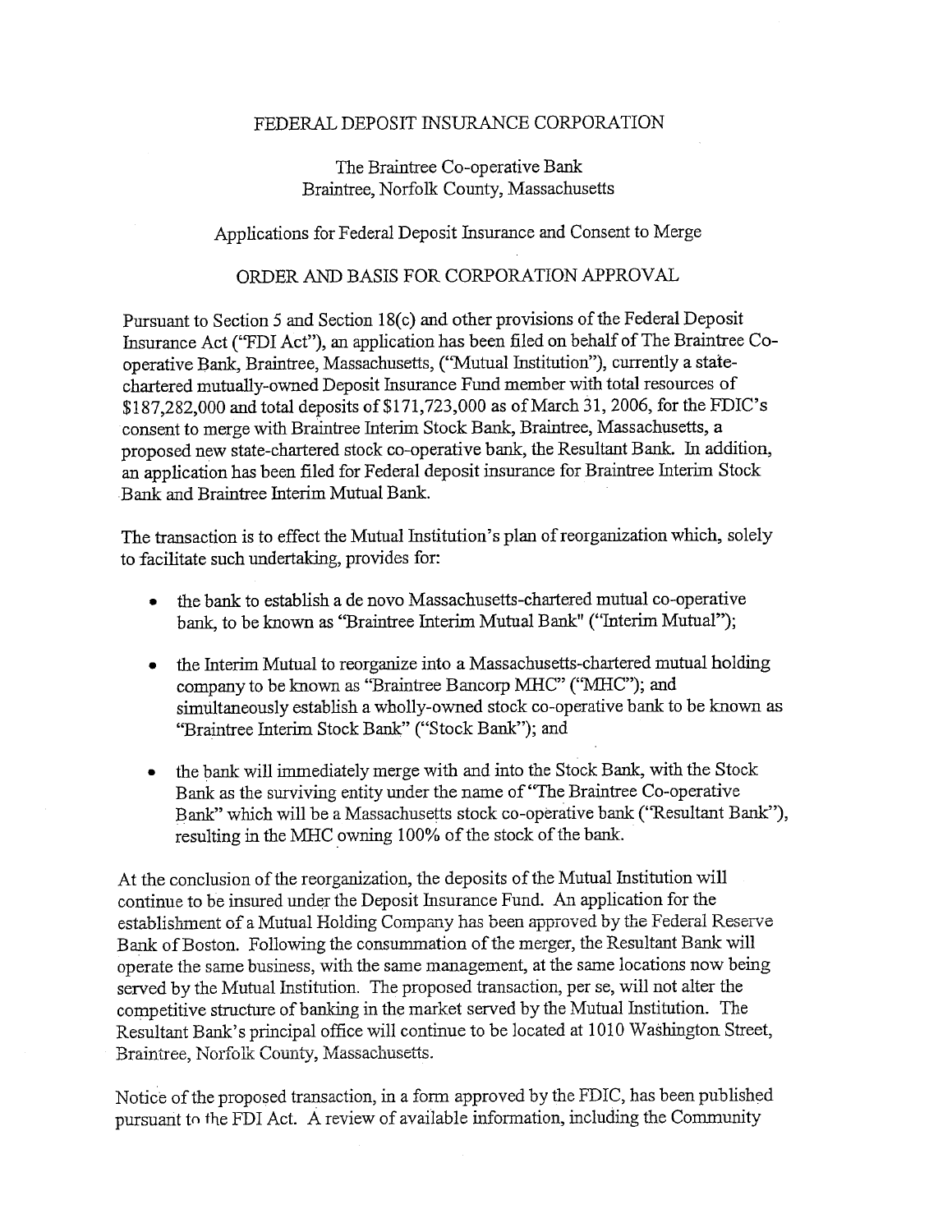Reinvestment Act ("CRA") Statement of the proponent, disclosed no inconsistencies with the purposes of the CRA. The resultant institution is expected to continue to meet the credit needs of its entire community, consistent with the safe and sound operation of the institution.

In connection with the applications, the FDIC has taken into consideration the financial and managerial resources and prospects of the proponent banks and the Resultant Bank, and the convenience and needs of the community to be served. The FDIC has also taken into consideration the effectiveness of the insured depository institutions involved in the proposed merger transaction in combating money-laundering activities. In connection with the applications for deposit insurance, the FDIC has taken into consideration the financial history and condition, adequacy of the capital structure, earnings prospects, general character and fitness of management, risk to the insurance fund, convenience and needs of the community, and consistency of corporate powers. Having found favorably on all statutory factors and having considered other relevant information, including all reports on competitive factors furnished by the Comptroller of the Currency, the Board of Governors of the Federal Reserve System, the Director of the Office of Thrift Supervision and the Attorney General of the United States, it is the FDIC's judgment that the applications should be and hereby are approved, subject to the following conditions:

- 1. That except for the proposed transfer of stock to Braintree Bancorp MHC, no shares of the stock of The Braintree Co-operative Bank shall be sold, transferred or otherwise disposed of, to any person (including any Employee Stock Ownership Plan) unless prior notice is provided to, and non-objection is received from, the FDIC;
- 2. That prior to a sale, transfer or other disposition of any shares of The Braintree Co-operative Bank by Braintree Bancorp MHC to any person (including any Employee Stock Ownership Plan), or a conversion of Braintree Bancorp MHC to stock form, The Braintree Co-operative Bank will provide written notification to the FDIC and provide the FDIC with copies of all documents filed with the state and federal banking and/or securities regulators in connection with any such sale, transfer, disposition or conversion;
- 3. That should any shares of the stock of The Braintree Co-operative Bank be issued to persons other than Braintree Bancorp MHC, any dividends waived by Braintree Bancorp MHC must be retained by The Braintree Co-operative Bank and segregated, earmarked, or otherwise identified on its books and records. Such amounts must be taken into account in any valuation of the institution and factored into the calculation used in establishing a fair and reasonable basis for exchanging shares in any subsequent conversion of Braintree Bancorp MHC, to stock form; such amounts shall not be available for payment to, or the value thereof transferred to, minority shareholders, by any means, including through dividend payments or at liquidation;